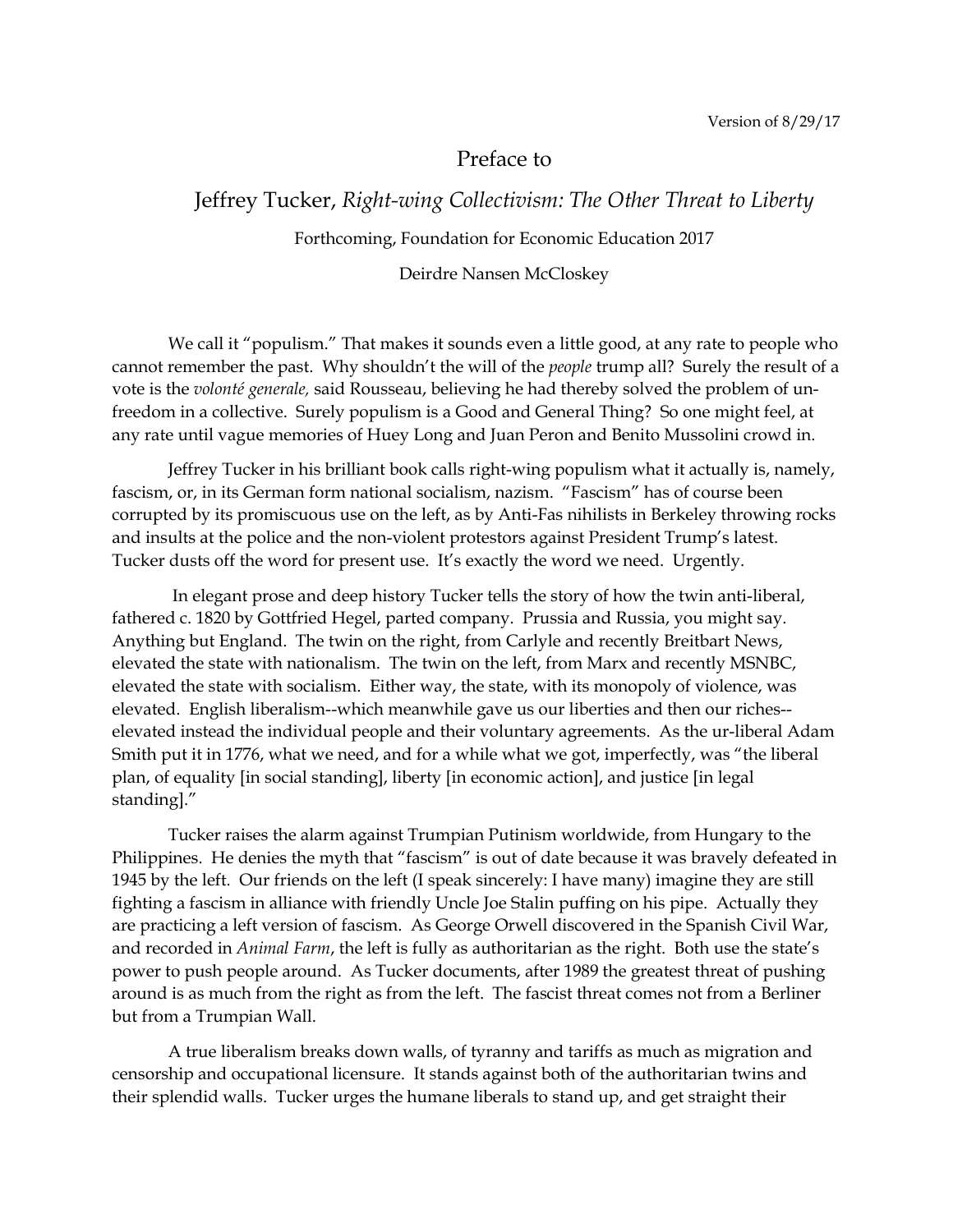people-centered principles. He urges them to stop believing that they are "conservative" and should therefore tolerate a little the drift into fascism, the better to get tax reform.

A host at MSNBC harassed a fellow from the libertarian Cato Institute, whom he tagged as "conservative," and did not let him speak. The guest squeezed in a brief protest that he was *not* a conservative. The point got lost, and the show broke for a commercial. The man from Cato, and Jeffrey Tucker (the man from the Foundation for Economic Education), and Rose Wilder Lane and Friedrich Hayek and Milton Friedman are all liberals, not conservatives, not progressives. The liberals stand against the twins of violently enforced state action.

Still, the ugly, violent twins remain popular. The fresh popularity of the fascist twin worries Tucker. It should worry you.

Why on both left and right, one might ask, is the state the central actor in the political and economic drama. Why is it the drama most people love?

One reason, first, is ancient, the primitive suspicion we have that a deal in the market is unfair. The suspicion made some sense in the zero-sum world in which most people lived until the nineteenth century. The sociologist Georg Simmel put it well in 1907: "The masses—from the Middle Ages right up to the nineteenth century—thought that there was something wrong with the origin of great fortunes. . . . Tales of horror spread about the origin of the Grinaldi, the Medici, and the Rothschild fortunes . . . as if a demonic spirit was at work." It is the masses, the populists, *hoi polloi*, who hold such views vividly. A jailer in the thirteenth century scorned a rich man's pleas for mercy: "Come, Master Arnaud Teisseire, you have wallowed in such opulence! . . . How could you be without sin?"

Yet in a voluntary deal you the demander and he the supplier both gain. Both profit. Win-win. In the nature of mutual gain, however, each could possibly have got *more* gain. There's always that annoying gap. The man in the street calls the gain achieved by his suppliers of groceries and housing their "profit," and resents that he can't shift more of it to himself. He does not reflect that he himself is earning a species of profit—or else he would not have agreed to the sale in the first place. From a supplier's point of view, the demander is himself a profiteer. Both sides are. Marshallian economists call the gap between willingness to pay and willingness to accept "the sum of consumer's and producer's surplus." Marxists call it, more vividly, and with disapproval, "exploitation" or "surplus value." Anyway it is the social gain from trade—the value created by trade—to be divided somehow into your profit from the transaction and the supplier's. We grumble. Did I get the best deal I could? Has he made a fool of me? He is a vicious profiteer. Why doesn't he gracefully give me more?

When democracy began to flourish and hierarchy began to die we start believing that there's a solution handily available. The ancient prejudice against trade generates a modern notion that the state will fix it, giving us all the dignity and sustenance we require. (No one in 1600 believed such an absurdity, because it was obvious that the state was a band of robbers into whose clutches we had fallen.) From a single citizen's point of view, indeed, the state's gifts *do* seem like wonderful free lunches. Roads. Public schools. A nice post office, with a friendly postman. They just appear. No cost. No wretched bargaining, or work.